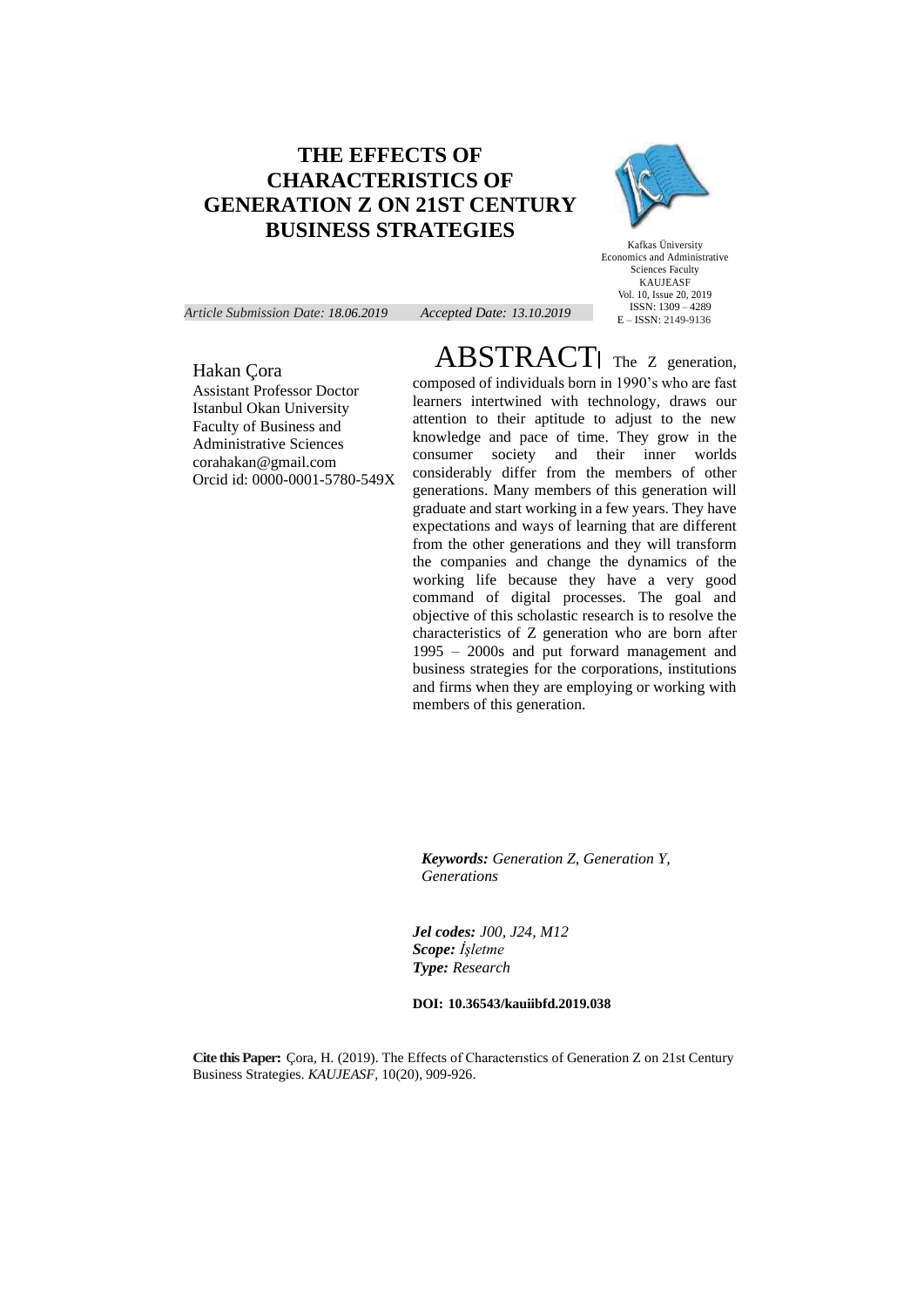# **Z KUŞAĞI JENERATİF ÖZELLİKLERİNİN 21YY İŞLETME STRATEJİLERİNE ETKİLERİ**



Kafkas Üniversitesi İktisadi ve İdari Bilimler Fakültesi KAÜİİBFD Cilt, 10, Sayı 20, 2019 ISSN: 1309 – 4289 E – ISSN: 2149-9136

*Makale Gönderim Tarihi: 18.06.2019 Yayına Kabul Tarihi: 13.10.2019*

Hakan Çora Doktor Öğretim Üyesi Istanbul Okan Üniversitesi İşletme ve Yönetim Bilimleri Fakültesi corahakan@gmail.com Orcid id: 0000-0001-5780- 549X

 $\ddot{\mathrm{O}}Z$  | 90'lı yıllarda doğup çok hızlı öğrenen ve gelişen, teknolojiyle iç içe bireylerden oluşan Z jenerasyonu bilginin ve zamanın hızına çok kolay adapte olabilmeleriyle dikkat çeker, tüketim toplumu içinde büyürler ve onların iç dünyaları diğer jenerasyonlara göre hatırı sayılır ölçüde farklıdır. Birkaç yıla kadar eğitimlerini bitirip kariyer surecine başlayacak olan ve diğer jenerasyonlardan değişik ihtiyaç ve öğrenim sistematiğine sahip olan bu yeni jenerasyon, dijital başkalaşımlara son derece egemen oldukları için kurumları evrimleştirecek, çalışma hayatının yapısını farklılaştıracak bir jenerasyondur. Z jenerasyonunun teferruatta kaybolmama, hedefe yoğunlaşma ve bütünleşik analiz kabiliyetlerinin çalışma dünyasında yararlı olacağı değerlendirilmektedir. Araştırmamızda Z jenerasyonu olarak adlandırılan ve 1995 – 2000 senelerinden sonra hayata gelmiş olan jenerasyonun özelliklerini ortaya koyarken, şirketlerin, kurumların, ya da işletmelerin bu jenerasyon özelliklerine haiz personelleri ise alırken ve birlikte çalışırken ne tür yönetim ve işletme stratejileri takip etmeleri gerektiğini sunmaktır.

*Anahtar Kelimeler: Z kuşağı, Y kuşağı, Kuşaklar*

*JEL Kodu: J00, J24, M12 Alanı: Business administration Türü: Araştırma*

**Atıfta bulunmak için:** Çora, H. (2019). Z Kuşağı Jeneratif Özelliklerinin 21yy İşletme Stratejilerine Etkileri *KAÜİİBFD,* 10(20), 909-926.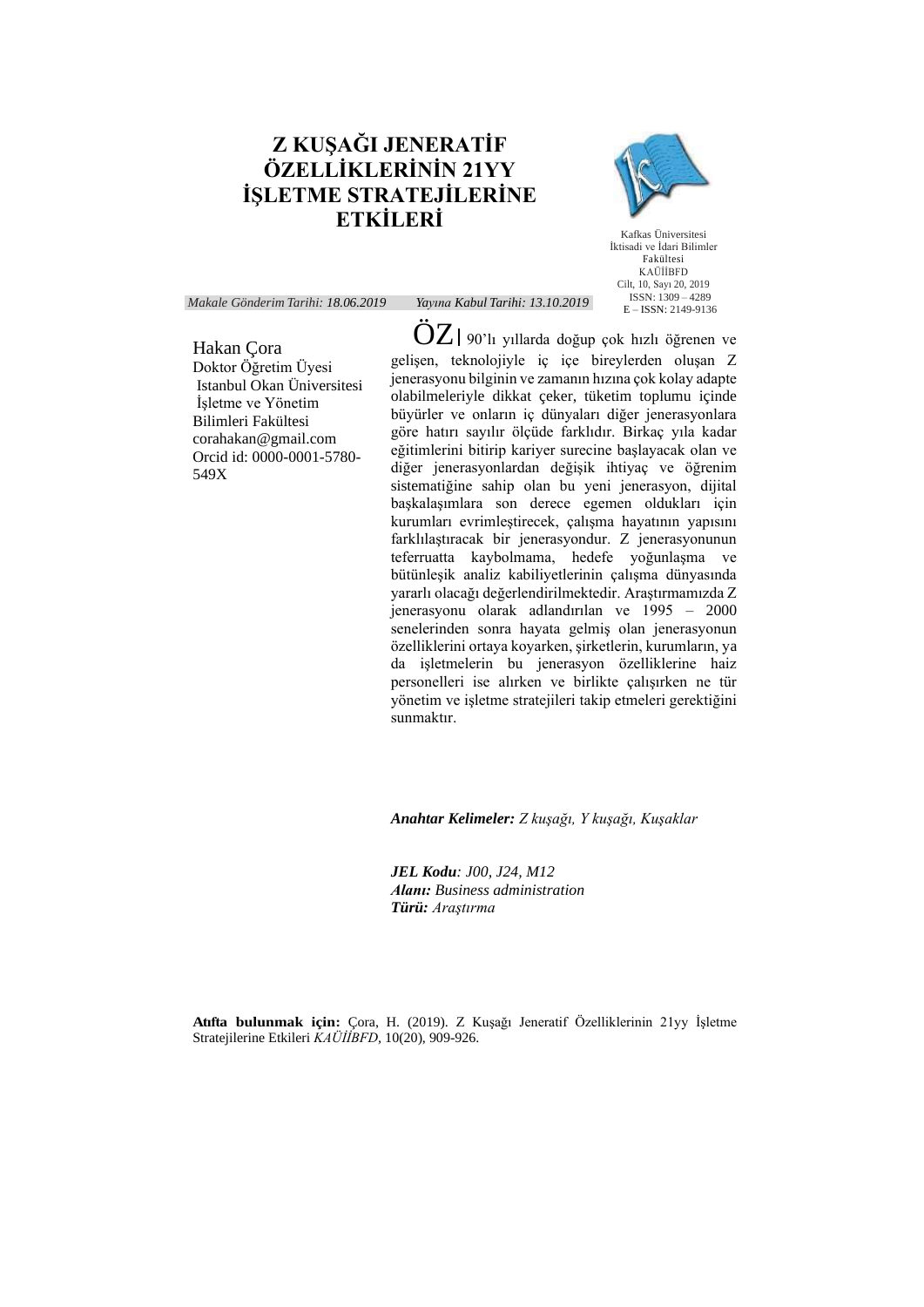#### **1. INTRODUCTION**

How do we want to see today's children and young people, who constitute the generation Z and will be important for building and developing the 21st century by comprising its working and producing section in the future? Or are we ready to meet their expectations and understand them in relation with the working life? What are their expectations from the working life? In order to look for answers to these and similar questions and make healthy decisions in a healthy world, the generations Z and Y, and the generations Y and X have to understand and listen to each other.

The most significant characteristic separating the generation Z from the others is their birth at a time when the digital high technology is commonly used. Learning and teaching how to use this technology in a useful way gains importance in a period when the digital and high technology guides our daily lives and social media influence every area of our lives. It is crucial who will undertake this duty and what type of a program it will be used in.

Certainly, this duty must be carried out by the managers, educators and academicians within the management and education bodies of the country. The generation Z, who extensively use computers and the digital technology, prefers texts to speaking and computers to reading. The individuals of this generation do not spend so considerable time outside, they communicate virtually, and cannot imagine a life without computers and smart phones. They have no idea about a life without technology. A generation that lives and grows up under a financial depression shall take a move into the working environment under a huge economic burden. And the working life deems the generation Z as a knowledgeable and continuously self-improving one.

This generation may play a great role in the efficient work and success of the companies as they do not get lost in details and can pinpoint them. We can say that the generation Z comes into prominence with such benefits. However, it is necessary to mention that their low sense of belonging and quick discouragement make it difficult for the businesses to keep these people in their organization within their standard systems. The generation Z is regarded as a generation that likes acting individually rather than teamwork and can create spaces where they can express themselves.

For generation Z, work fulfillment is essential too, beside earning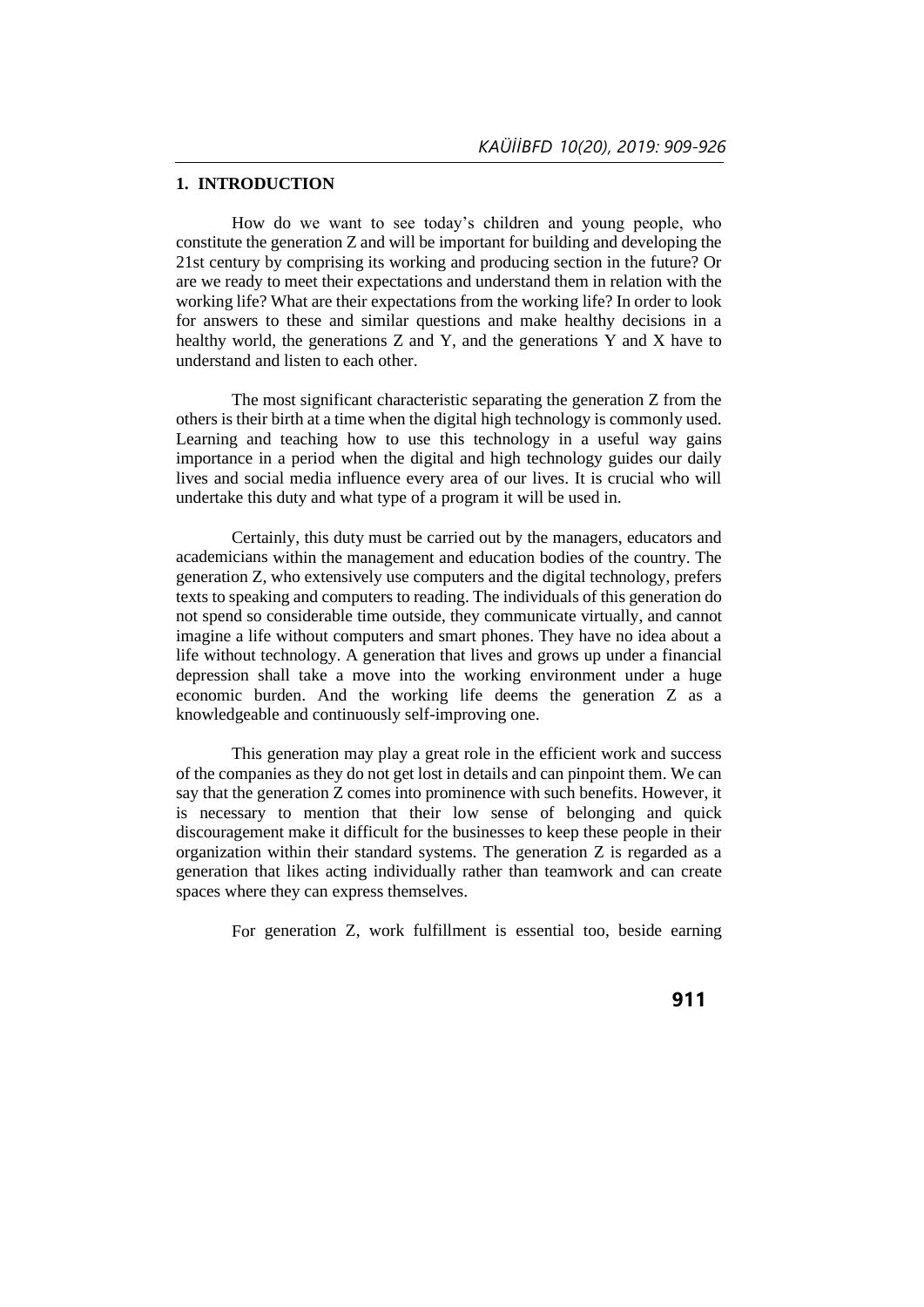money. They can immediately adapt themselves to the swiftness of the information and time, individuals belonging this generation go after having fun and continuously absorbing while employed. Because they have the chance of improving their abilities quickly especially with the immense effect of high tech and have the dominance to define the prospect of the organizations, this generation has become the most important group needed by the businesses.

The generation Z is the one, which will create difference for organizations when compliance with the positions in businesses is ensured. Organizations must leave behind the traditional human resources implementations and adopt the understanding of skill management so that they can attract members of this generation to the business, provide them with the necessary significance, improve their skills for their career and keep them in the business because of their differences such as an unlimited career understanding and weak organizational commitment.

#### **2. THEORIC BACKGROUND : DIFFERENT GENERATIONS AND GENERATION DIFFERENCES:**

Generation differences are the fundamentals known to be possible with the experiences and knowledge which will be passed down from one generation to the next in order to proceed and make progress in terms of the community life; the changes in the generations are stated as the forces that move within a certain process (Comte, 1974: 635-641). In the later years, the researcher Karl Mannheim (Mannheim, 1998) made an extensive and systematic research on the generations. In his study, he defined the generations as communities who have common habits and common cultures and share these values. Jean-Claude Lagree (Lagree,1991) described the term of generation as communities who lived in the same historical period, got influenced by the same events and have the same social identity.

In the glossary of Turkish Language Association, the generation term is defined as the community of the people who were brought to world more or less in the same years and experienced the circumstances of the same age, and therefore, similar problems and a similar destiny and who were assigned the similar duties (www.tdkte- rim.gov.tr). Similarly, Merriam Webster dictionary defines generation as "a group of individuals born and living contemporaneously" [\(https://www.merriam-webster.com/dictionary/generation\)](https://www.merriam-webster.com/dictionary/generation).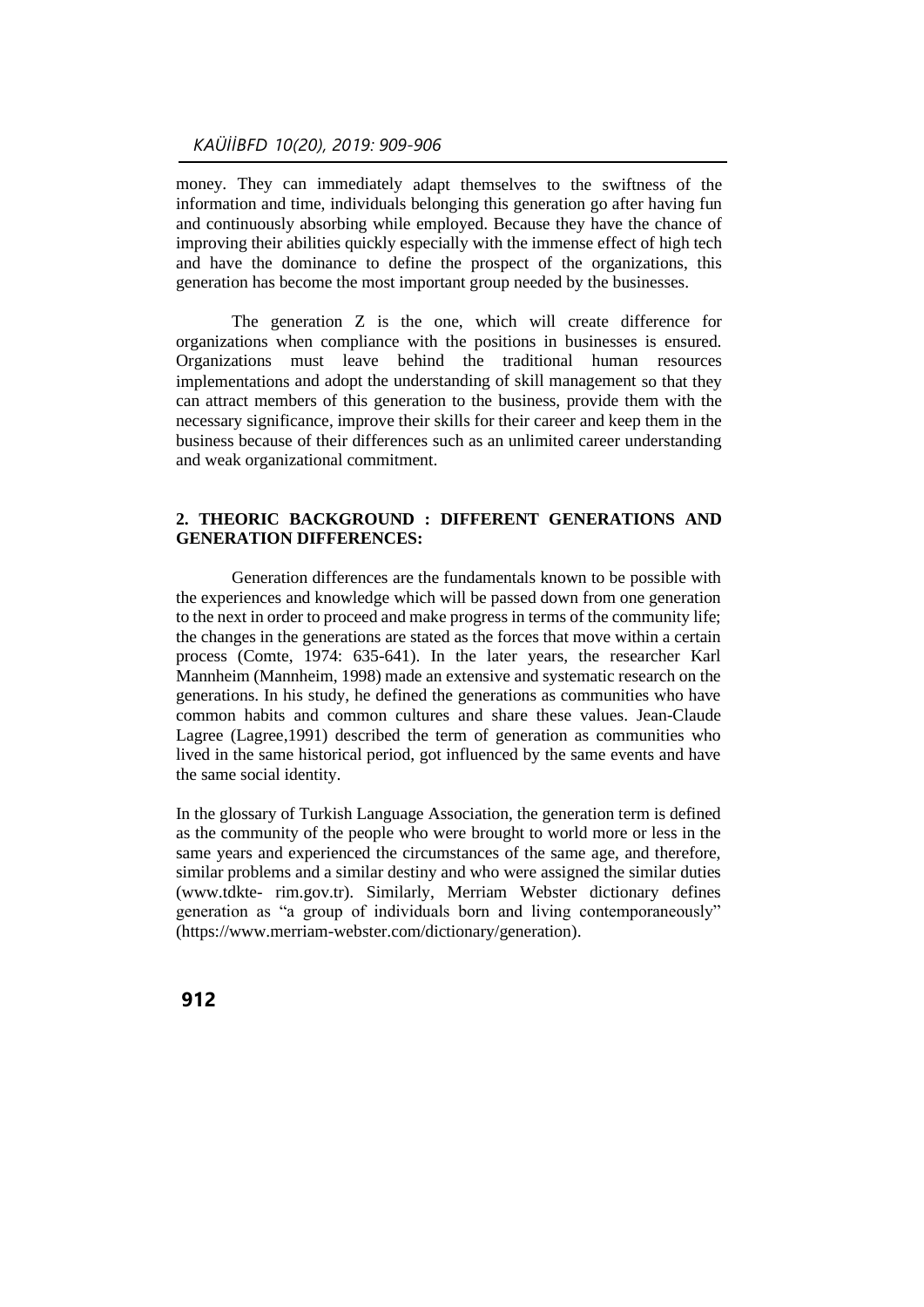When sociological definitions are reviewed, generations can be described as the groups with common values, beliefs, expectations and behaviors because they were born on certain dates, got influenced by the common events such as social, political and economic ones during the socialization period and were assigned similar responsibilities due to the circumstances (Çora H., Aydin S., (2016)).

It is not right to classify and assess the generations only in terms of when they were born. Meanwhile, it is also necessary to define the feelings, opinions and experiences of the individuals who constitute the community of generations. Every generation has its own characteristics, value judgments, attitudes, strong and weak sides together with the way of life perception and different types of communication "except for the current living and working habits". These generations are specified according to the years they were born: "X generation" is attributed to 1965-1979, "Y generation" to 1980-1999 and "Z generation" to 2000-2021. Empirical research on generational differences is still a relatively new undertaking. Previous studies were able to compare only a few questions across time in low-response-rate samples and other studies collected data at only one time, confounding age and generation (Twenge J. (2010)).

The theory of generations describes the generation  $X$  as people who were born between 1960 and 1970, give importance to having a career, prefer watching a movie to reading a book, are emotional, well-groomed, open to changes and focus on professional success and as individuals who have similar characteristics in different geographies; they were pictured as an idealist, satisfied and loyal generation (Senbir, 2004: 24).

Described as a cohort that obeys the directions, has a strong consciousness of belonging, respects the authority, come into prominence with being loyal and hardworking [\(www.mostar.com.tr \)](http://www.mostar.com.tr/), the generation X has witnessed a lot of discoveries and inventions. People from the generation X found themselves with washing machines, transistor radios, cassette players and pickups and experienced quite many renovations. Technologically, they tried adapting themselves to the computer systems, and therefore, the ways of working [\(www.hurriyet.com.tr\)](http://www.hurriyet.com.tr/). The generation Y is the generation in which people were born between 1980 and 1999, know the technological innovations, grew up with computer and Atari games, were introduced to cell phones when they were teenagers, have developed social skills, have adopted flexibility in the work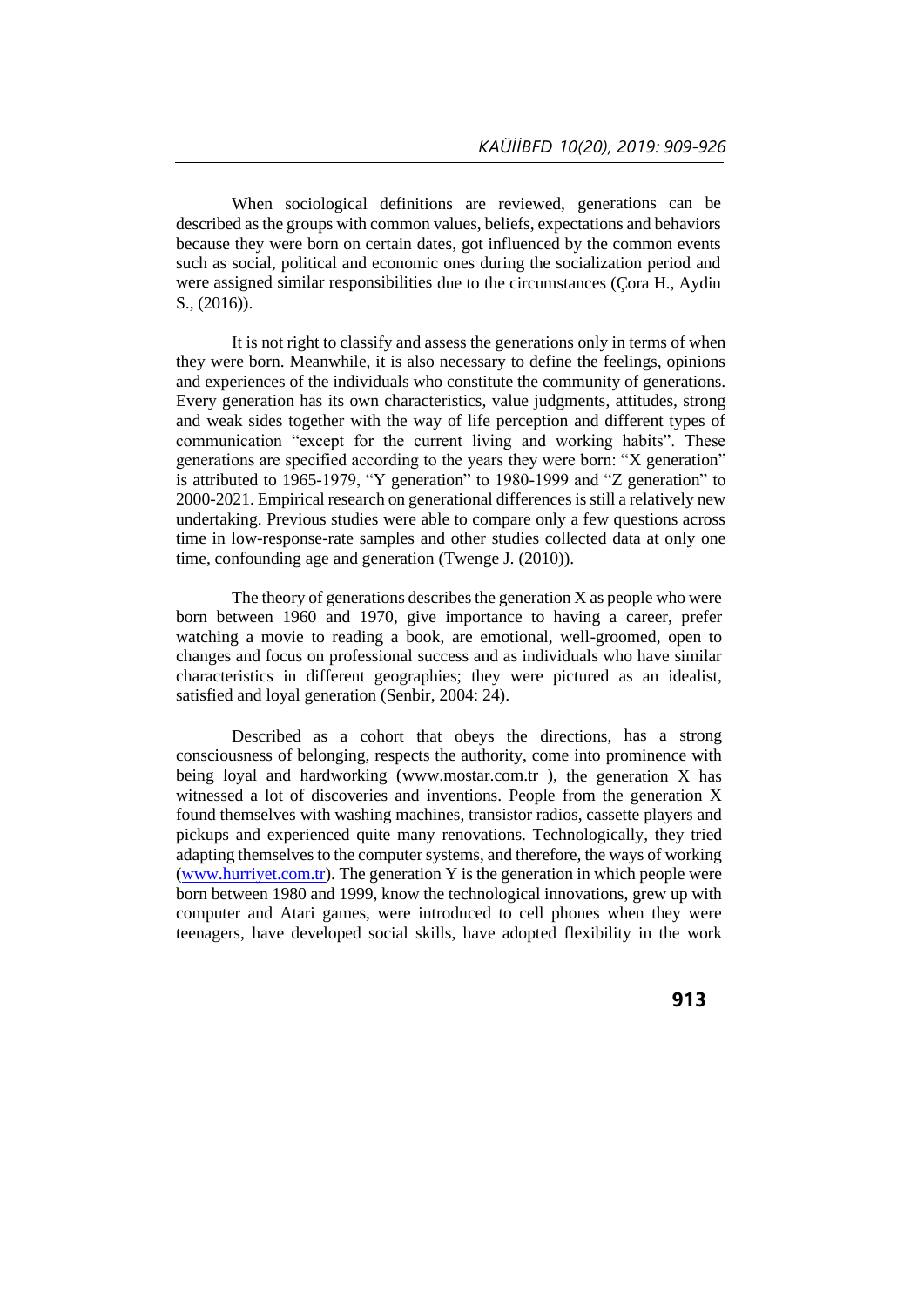environment and work hours, find it important to express themselves rather than having a career and play an active role in the decision-making manner (Howe and Strauss, 1992).

The generation Y is the one in which the difference between generations is felt mostly. Because they like being independent, are fond of their freedom and different in their working lives. They do not like working between the work hours defined. Therefore, they need to focus on the work rather than the work hours. In this case, it is important to make them a part of the work. Compared to the generation X, the generation Y has less organizational commitments and it is said that they change their jobs quite often (danisman-muratdanisman.blogspot.com).

The theory of the generations  $X$  and  $Y$  was considered insufficient by Hammill (Hammill, 2005) after the internet got popular and the products such as cell phones and tablets became a must in our lives and developed with the phenomenon of the generation Z.

The generation Z refers to the people who were born right before and after 2000. Their capacities of reaching information are higher thanks to the technology. The generation Z, which starts education at an early age, exhibits a faster mental development. Their individualism is stronger compared to the generations X and Y.

Social media is the most obvious way of their socialization. In the second decade of the new milleinum the generations use social media such as instragam, facebook, twitter, snapchat, tumblr, etc. Regarded as the children of the digital era, the generation  $Z$  is also known to have the capability of doing more than one task simultaneously. The generation Z has turned the wearable, portable etc. technological products into a must in their daily lives (Senbir 2004; Williams, 2010).

The generation Z likes using the online sources and the mobile technologies. They play with ipads instead of toys and grow up with the technology. They are active in every area with the smart phones, ipads or tablet computers, which are popular today. They prefer socialization especially through the internet [\(https://www.independent.co.uk/topic/generation-z\)](https://www.independent.co.uk/topic/generation-z).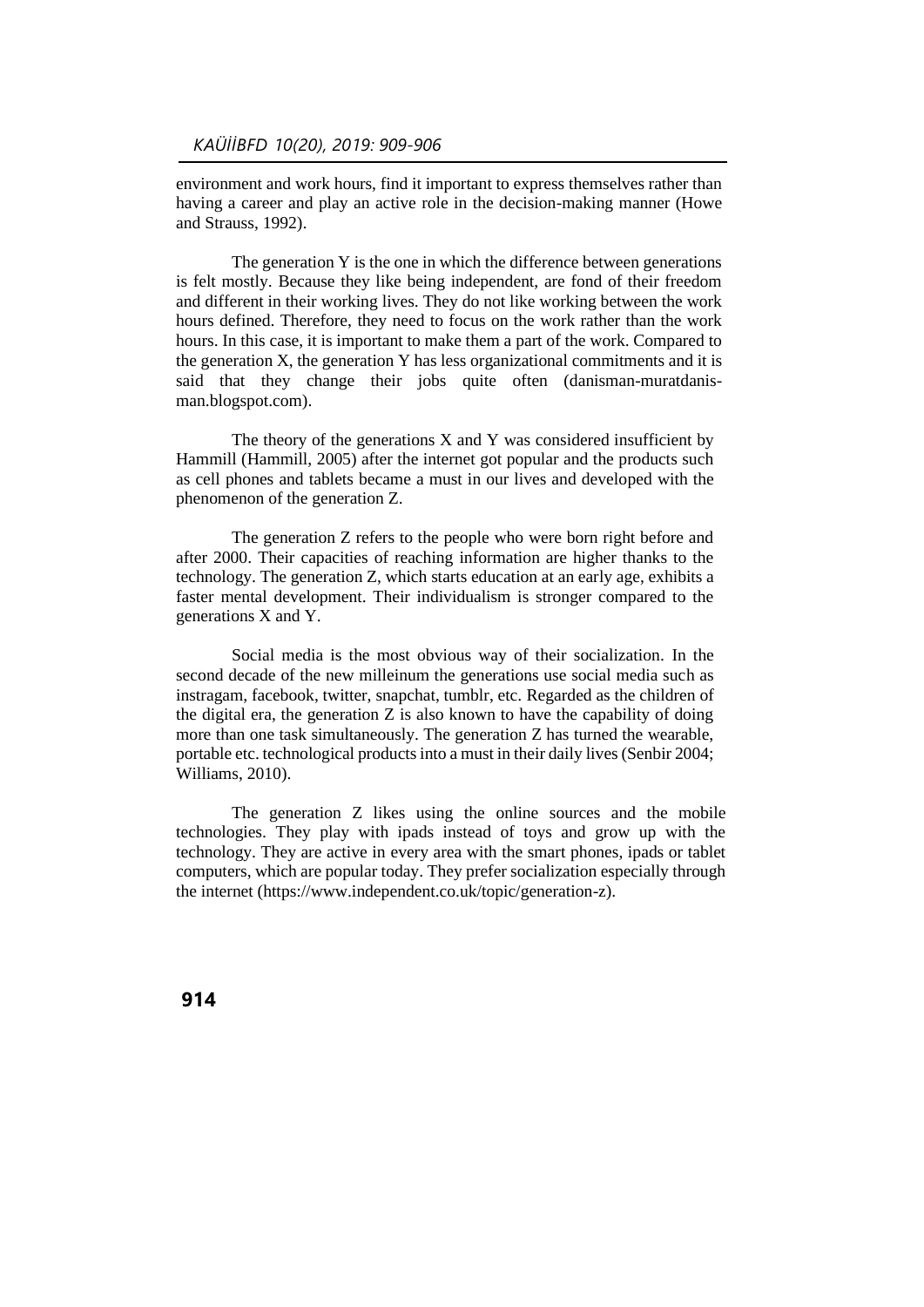|                                   | Generation<br>$\mathbf{X}$<br>1965-1979                         | <b>Table 1 • Comparison of A 1 and Z Generations in Definition</b><br>Y<br><b>Generation</b><br>1980-1994 | <b>Generation Z 1995-2010</b>                                   |  |
|-----------------------------------|-----------------------------------------------------------------|-----------------------------------------------------------------------------------------------------------|-----------------------------------------------------------------|--|
| Iconic<br>Technology              | <b>VCR</b> Walkman<br>Personal<br><b>IBM</b><br>Computers       | Email,<br>Internet,<br><b>SMS</b><br><b>DVD</b><br>Playstation,<br>XBox, iPod                             | MacBook, iPad Google,<br>Facebook, Twitter Wii,<br>PS3, Android |  |
| Popular Culture                   | <b>Body Piercing</b><br><b>Hyper Color</b><br><b>Torn Jeans</b> | Baseball<br>Caps<br>Men's Cosmetics<br>Havaianas                                                          | Jeans<br>Skinny<br>V-necks<br>RipSticks                         |  |
| $\&$<br><b>Sales</b><br>Marketing | <b>Direct</b><br>$\sqrt{2}$<br>Targeted media<br>Below-the-line | Viral / Electronic<br>Media<br>Through<br>Friends                                                         | Interactive<br>campaigns<br>Positive brand association          |  |
| <b>Training Focus</b>             | Practical<br>Case<br>studies<br>Applications                    | <b>Emotional Stories</b><br>Participative                                                                 | Multi-modal<br>eLearning<br>Interactive                         |  |
| Purchase<br>Influences            | Brand switches<br><b>Experts</b>                                | No Brand Loyalty<br>Friends                                                                               | <b>Brand evangelism Trends</b>                                  |  |
| Learning Format                   | Spontaneous<br>Interactive                                      | Multi-sensory<br>Visual                                                                                   | Student-centric<br>Kinesthetic                                  |  |
| <b>Ideal Leaders</b>              | Co-ordinating<br>Doers                                          | Empowering<br><b>Inspiring Co-creators</b><br>Collaborators                                               |                                                                 |  |

**Table 1 - Comparison of X Y and Z Generations in Definition**

*Note:* McCrindle Research, Generatons Defined (mccrindle.com.au) (2012)

One of the main differences distinguishing the generation Z from the previous ones is their birth at a time when a change is experienced fast and in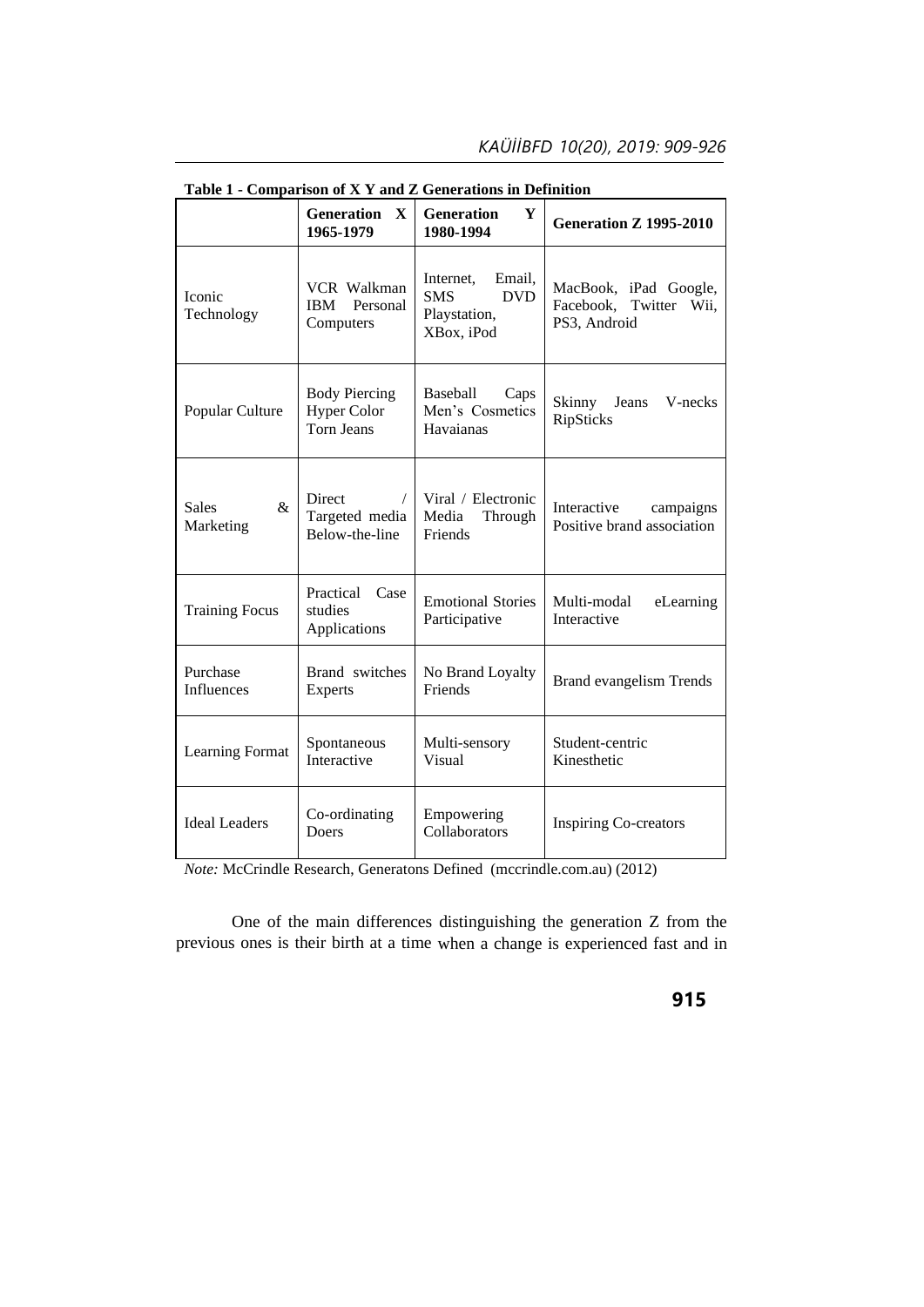pieces (Altuntuğ, 2012).

#### **3. RESEARCH METHOD AND GENERATION Z:**

The generation which consists of the people born in Turkey after 2000 is also named as the "Crystal Generation". Specified as 'deeply emotional' by the experts, this generation includes people who never lived at a time without the internet and never summarized anything from the pages of the Britannica Encyclopedias while doing homework. It is a generation in which people are continuously *"connected"* to the virtual world with their smart phones everywhere and talk to each other with emojis, icons and gifs on social media instead of talking on the phone or writing e-mails. They are more sensitive to social events, the environment, technological developments, economy, social injustice and inequality (ikiletisim.wordpress.com). The people in the generation Z attracts attention with their behaviors of enjoying themselves, comprehending the technology quickly and completing their duties carefully in a short time. We can describe the generation Z, which is comprised of exactly the children of the technological era, as the Digital Residents. The generation Z, who has the highest synchronization of motor skills such as hands, eyes, ears etc. in the history of humanity, consists of result-oriented, unsatisfied, irresolute and born consumers. They prefer living alone. They give importance to justice and peace. Especially the developments in technology caused the individual characteristics of the people in the generation Z to be different from the other generations. This generation is predicted to be the most educated generation of the history [\(www.humanica.com.tr\)](http://www.humanica.com.tr/).

They saw the economic difficulties experienced by the generation Y such as serious unemployment of the new graduates in not only Turkey but also in the USA and Europe following the global crisis, took them as a lesson and now they are more eager to work. They are more mature in this sense compared to the generation Y. They have a mindset similar to that of the generation X. They want to start working at an early age. The attention span of the generation Z is shorter than that of the generation Y. They communicate with symbols, emojis and emoticons beyond the short texts with 140 characters preferred by the generation Y (Howe (1992), (Altuntuğ, (2012)).

Visuality is more important than the texts in their communication. For example; pictures with caps etc. which we often see on social media indicate it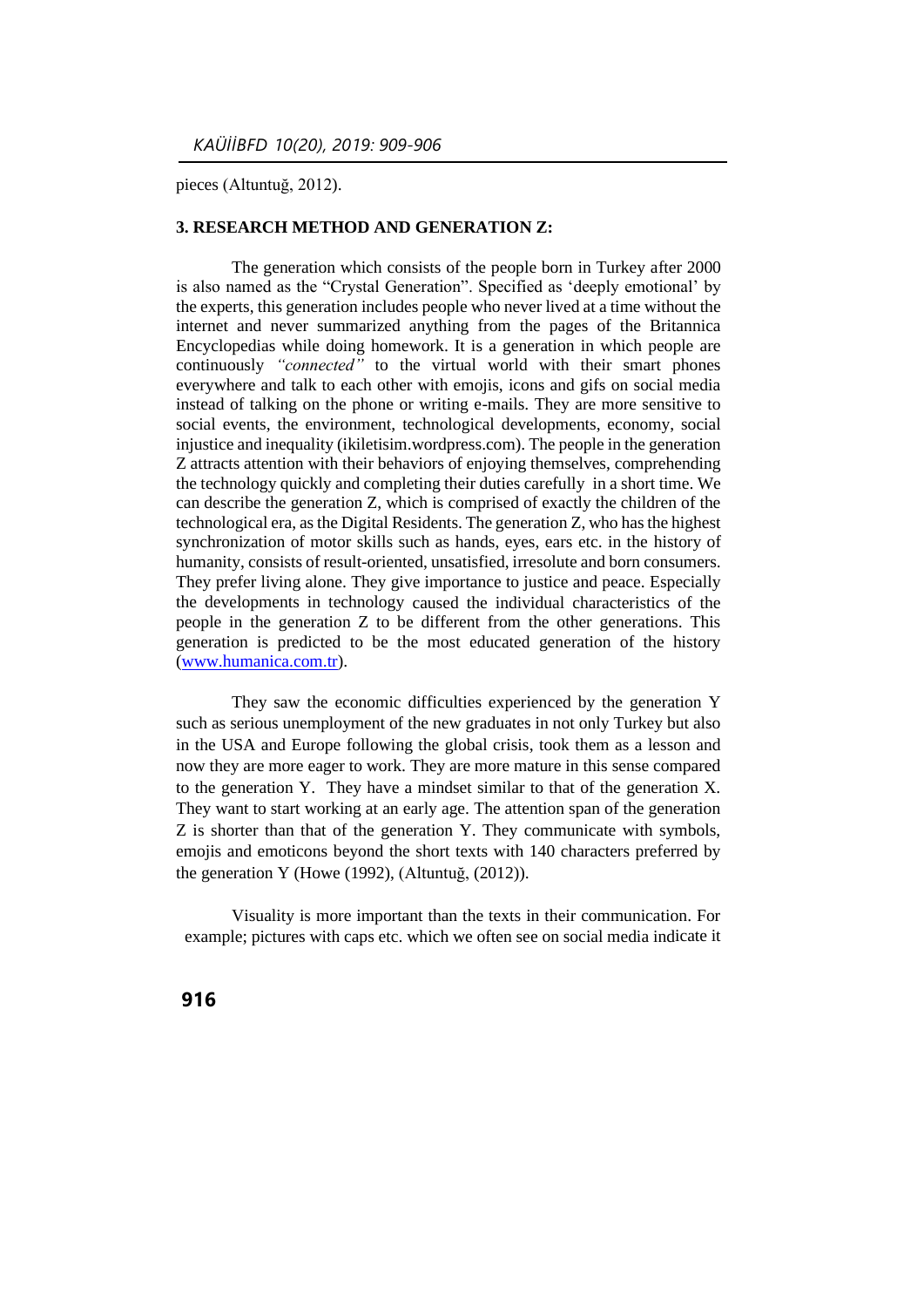(ikiletisim.wordpress.com). For the generation Z, everything sold on the internet can be bought. They prefer e-trade for all of their needs. Therefore, their shopping carts are a few times above normal.

| Work                                          | <b>Generation X</b>                                                                                                                                                                                                                                                                                                                                                                                                                                                                                                               | <b>Generation Y</b>                                                                                                                                                                                                                                                                                                                                                                                                                                | <b>Generation Z</b>                                                                                                                                                                                     |
|-----------------------------------------------|-----------------------------------------------------------------------------------------------------------------------------------------------------------------------------------------------------------------------------------------------------------------------------------------------------------------------------------------------------------------------------------------------------------------------------------------------------------------------------------------------------------------------------------|----------------------------------------------------------------------------------------------------------------------------------------------------------------------------------------------------------------------------------------------------------------------------------------------------------------------------------------------------------------------------------------------------------------------------------------------------|---------------------------------------------------------------------------------------------------------------------------------------------------------------------------------------------------------|
| <b>Characteristics</b>                        |                                                                                                                                                                                                                                                                                                                                                                                                                                                                                                                                   |                                                                                                                                                                                                                                                                                                                                                                                                                                                    |                                                                                                                                                                                                         |
| <b>Work Ethics</b>                            | <b>Balanced</b>                                                                                                                                                                                                                                                                                                                                                                                                                                                                                                                   | Eager                                                                                                                                                                                                                                                                                                                                                                                                                                              | More realistic                                                                                                                                                                                          |
| View on                                       | Work is a challenge.                                                                                                                                                                                                                                                                                                                                                                                                                                                                                                              | Work is carried out                                                                                                                                                                                                                                                                                                                                                                                                                                | Work is carried out with                                                                                                                                                                                |
| Work                                          |                                                                                                                                                                                                                                                                                                                                                                                                                                                                                                                                   | to create difference.                                                                                                                                                                                                                                                                                                                                                                                                                              | eager and energy.                                                                                                                                                                                       |
| Personal<br><b>Characteristics</b>            | Practical, flexible,<br>individualistic,<br>entrepreneurial, life quality                                                                                                                                                                                                                                                                                                                                                                                                                                                         | Having political<br>conscious with high<br>expectations, team<br>builder, understandingstrengthened, against<br>for differences, self-<br>confident, open to<br>challenges                                                                                                                                                                                                                                                                         | Curious about<br>technology, getting<br>mature early, spoiled,<br>risks, protected                                                                                                                      |
| <b>Work-Related</b><br><b>Characteristics</b> | -Not liking workplace<br>policies<br>- Less dependence on<br>workmen<br>- Ability to conduct multiple<br>tasks simultaneously<br>- Liking the work environment<br>where an equal amount of<br>responsibilities is taken<br>- Liking doing projects<br>- Giving importance to work<br>responsibilities<br>rather than work titles<br>- Evaluating the<br>performance according<br>to the output<br>- Not liking the power<br>policies<br>- Being flexible to the<br>authority<br>- Thinking that casual<br>dressing is comfortable | - Eager to know<br>the reasons<br>- Eager to be praised<br>in front of everyone<br>- Liking an<br>enjoyable<br>workplace<br>- Thinking that<br>money is not<br>motivational<br>- Eager to take<br>momentary<br>responsibilities<br>- Eager to set small<br>time-limited goals<br>- Thinking that work-<br>life balance is<br>important<br>- Not eager to have a<br>long-term relationship<br>with a company<br>- Having confidence<br>in<br>skills | Being creative and<br>cooperative<br>- Having to solve<br>environmental, social and<br>economic problems<br>Ability of self-guidance<br>- Processing information<br>quickly<br>- Being more intelligent |

**Table 2: Work-Related Characteristics and Opinions of the Generations X, Y and Z**

*Note:* Çetin, C. & Kara, S. (2016), Reserch about Gen X, Millenial and Z Stdents' Perceptons of Protaen & Bondaryless Occupation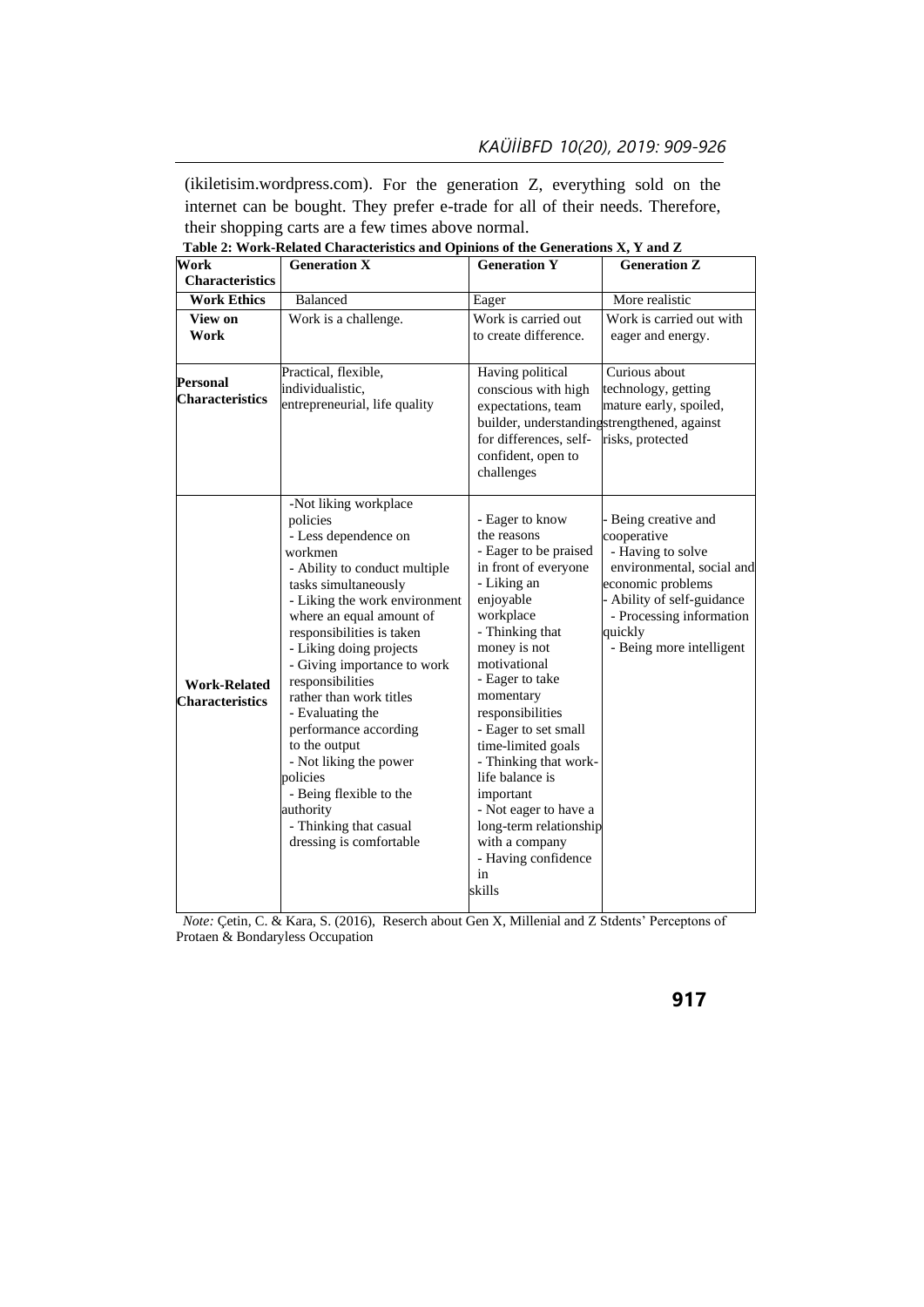Almost all of generation Z consists from active social media users and most of them say that the social media ads of the e-trade websites affect their shopping decisions. Despite seeming extravagant, they prefer saving to spending money. They follow the sales closely and they are the most active users of the sale websites. Making research is one of the most specific characteristics of the generation Z. 80% make research before doing shopping and compare the prices. For the generation Z, quality is more important than the brand (ep-next.com). According to the research, the generation Z, which consists of people born into the digital world and grow up in it, appears mostly on YouTube with the rate of 97%.

One of the most remarkable results of the research is the effect of the digital world on the social lives of the children in the generation Z. Digitalization changes the ways of behavior [\(www.hurriyet.com.tr\)](http://www.hurriyet.com.tr/). The generation Z exhibits a steadier attitude about nourishment. While the generation Y is concerned about dieting, losing weight and being fit, the individuals in the generation Z adopt their nourishment habits as their life style and accept themselves as they are. The attention of this generation to the nature and the natural assets is high, 7 people out of 10 from the generation Z consider the nature important, adopt and appreciate the efforts [\(www.hurriyet.com.tr\)](http://www.hurriyet.com.tr/).

In relation to all these characteristics, we can state the positive and negative sides of the generation Z as follows:

#### **3.1 Positive sides of the generation Z**

- They know what they want.
- They have the ability to work individually and independently.
- They are honest.
- They can express themselves comfortably without any complexes.
- Their potential and desire of entrepreneurship is high.

- They demand a colorful working life, where difference is celebrated and adopted, and less hierarchy*.*

#### **3.2 The negative sides of the generation Z**

- Disloyalty and easy discouragements might be a problem for the companies.
- Being self-centered may cause problems in tasks requiring team work.
	- Their continuous expectation of promotion can toughen up the competition.

- Their expectation of working on innovative and entertaining tasks may complicate the standard tasks.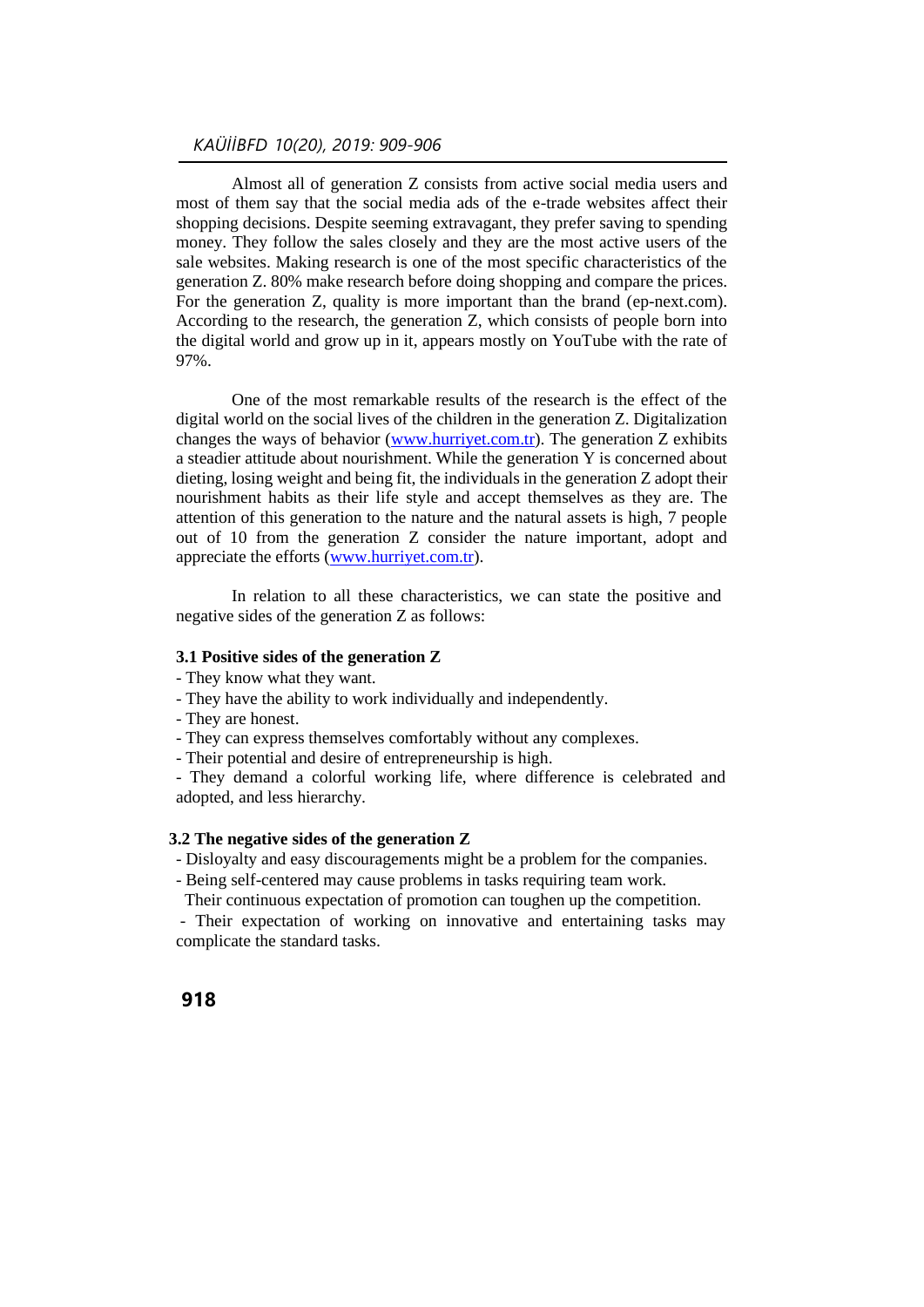- Their hurrying and impatience cause professions requiring time and effort to lose value[\(www.turkishtimedergi.com\)](http://www.turkishtimedergi.com/).

### **4. FINDINGS ON THE GENERATION Z AND WORKLIFE:**

The generation Z, born at the end of 1990s and classified as IGen in other words, has begun stepping into the working life although mostly as interns. The number of the individuals we can consider in the generation Z is around 18 million [\(https://biruni.tuik.gov.tr/nufusapp/idari.zul\)](https://biruni.tuik.gov.tr/nufusapp/idari.zul). Thus, it is critically important to understand and address to the generation Z in a country such as Turkey where the proportion of the young people is so high. The researches conducted so far have shown that this generation is impatient, disloyal and cannot communicate easily. Whatever the results of the research are, it is required for the organizations to understand the dreams and expectations of this generation, people of which will become the employees and customers of the future. For this, it is necessary to retrace this negative perception first of all.

The survey applied in France by BNP Paribas and The Boson Project (www.group.bnpparibas/communique-de-presse/bnp-paribas-boson-projectpublient-premiere-etude-generation-grande-invazion) to 3200 young French people between the ages of 15 and 20 revealed that the generation Z had a very different approach to the working life and the company environment. Even though this study was conducted only on young French people, it gives a good idea about the world youth that is brought together by the globalization and new technologies. The results of this survey are as follows: the young people perceive companies and working in a company as "very difficult", "very complicated", "boring", "merciless" and "wild forest", and 'company' refers to 'stress' for 36 out of 100 people. Because the Z people live in the circle of an ecosystem that they are always connected to, communicate and interact with, approximately 40% of these young people think that success is possible with a good network. As the people in the generation Z are born and grow up in a world where everything (such as cell phone models and the versions of the internet games) gets old quickly, they think that information will also become old, and therefore, they will always have to "update their own information and themselves".

In their working life, they do not want to stay in a position or sector permanently. Of the young people 38% stated that 'they tended to change at least 5 jobs during their working life' and 84.5% expressed that they will work in an exciting position (www.hurriyet.com.tr. People of this generation, who are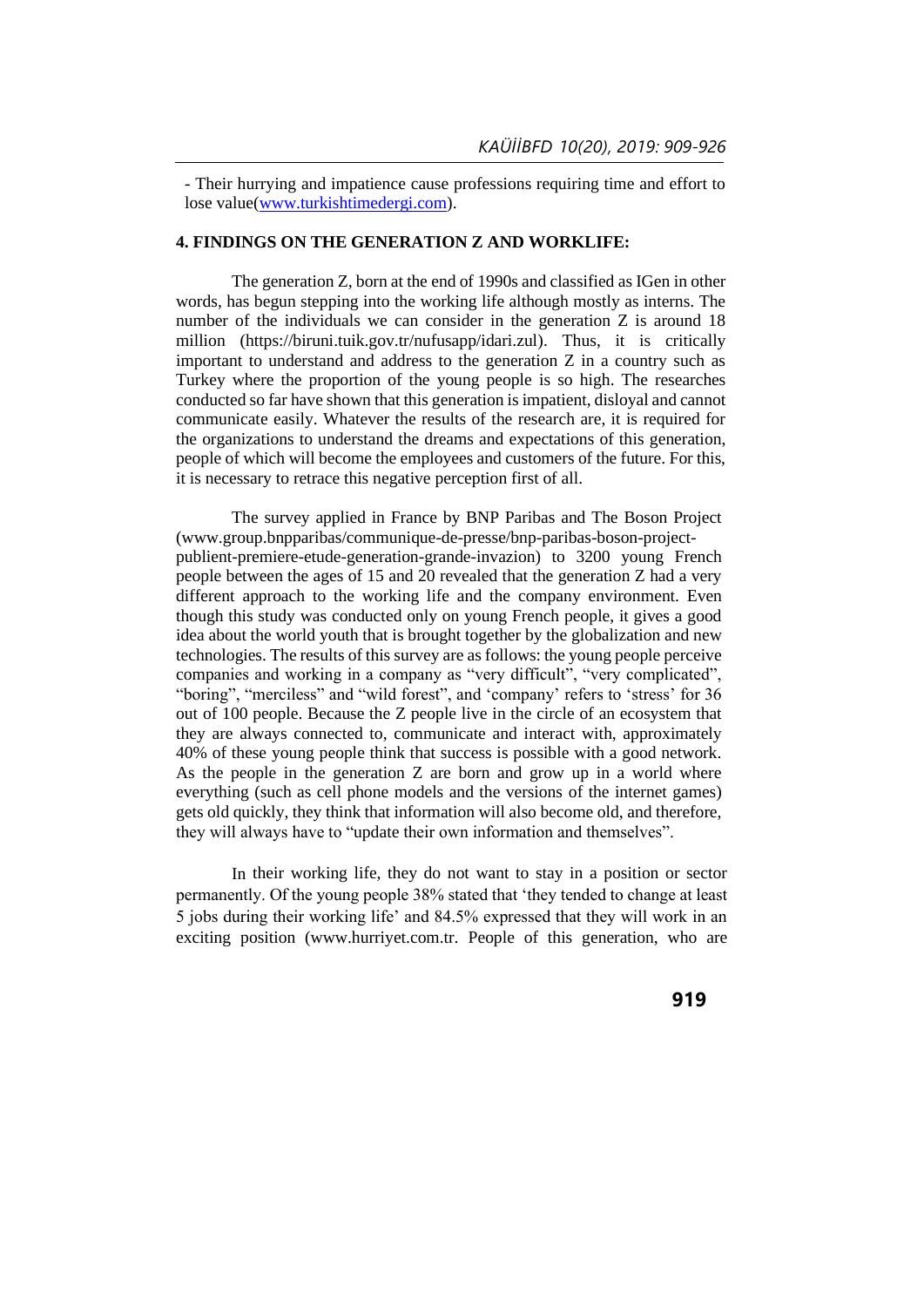## *KAÜİİBFD 10(20), 2019: 909-906*

brought up in the shadow of fast technology and easy information, hurry up in everything. They want everything everywhere and immediately. They are used to downloading and using everything they are curious about within seconds. Compared to the generation Y, it will take them a longer time to learn behaving patiently. Due to their affinity to changes, they live in a 'self-centered' way and they are believed to have a less sense of loyalty. This generation's impatience and boredom of everything makes it more difficult to retain them.

Because they obtain everything more easily than the older generations, they do not value what they have. This generation gives more importance to the balance between the work and the private life than the generation Y does, and the new generation does not want to give up on having fun even in a busy work environment. When these characteristics of the generation Z, which are perceived negative, are approached in a healthy way, they may contribute to the work environment positively. The experts recommend that an environment which is open to more fun and taking risk should be created so that this change can be reflected on the working life positively (Howe (1992), (Twenge J. (2010)). Regarding the rise in the quantity of Z generation in the business world, managers of many sectors believe that there will be more screen in the work environments, papers and procedures will be reduced substantially, flexible work hours and models will be increased, many new duties will appear, work environment will seem like film sets, "new project groups, temporary teams, international team members will replace the sections, colorful people from different cultures, genders and beliefs will start working at a speed observing the women-men equality".

The leading companies of the world are beginning to redesign their office environments according to this understanding. They are trying to organize enjoyable activities in the environments where the employees can socialize and feel comfortable even in office. Hence, an efficient step is taken into adapting this individualist generation to team work. Compared to the older generations, their distance to hierarchy brings forward the enhancement of the democratic management. A colorful working life where difference is celebrated instead of being pressed will emerge. Consequently, good and creative ideas will not disappear within a hierarchical order (nextgenclub.net).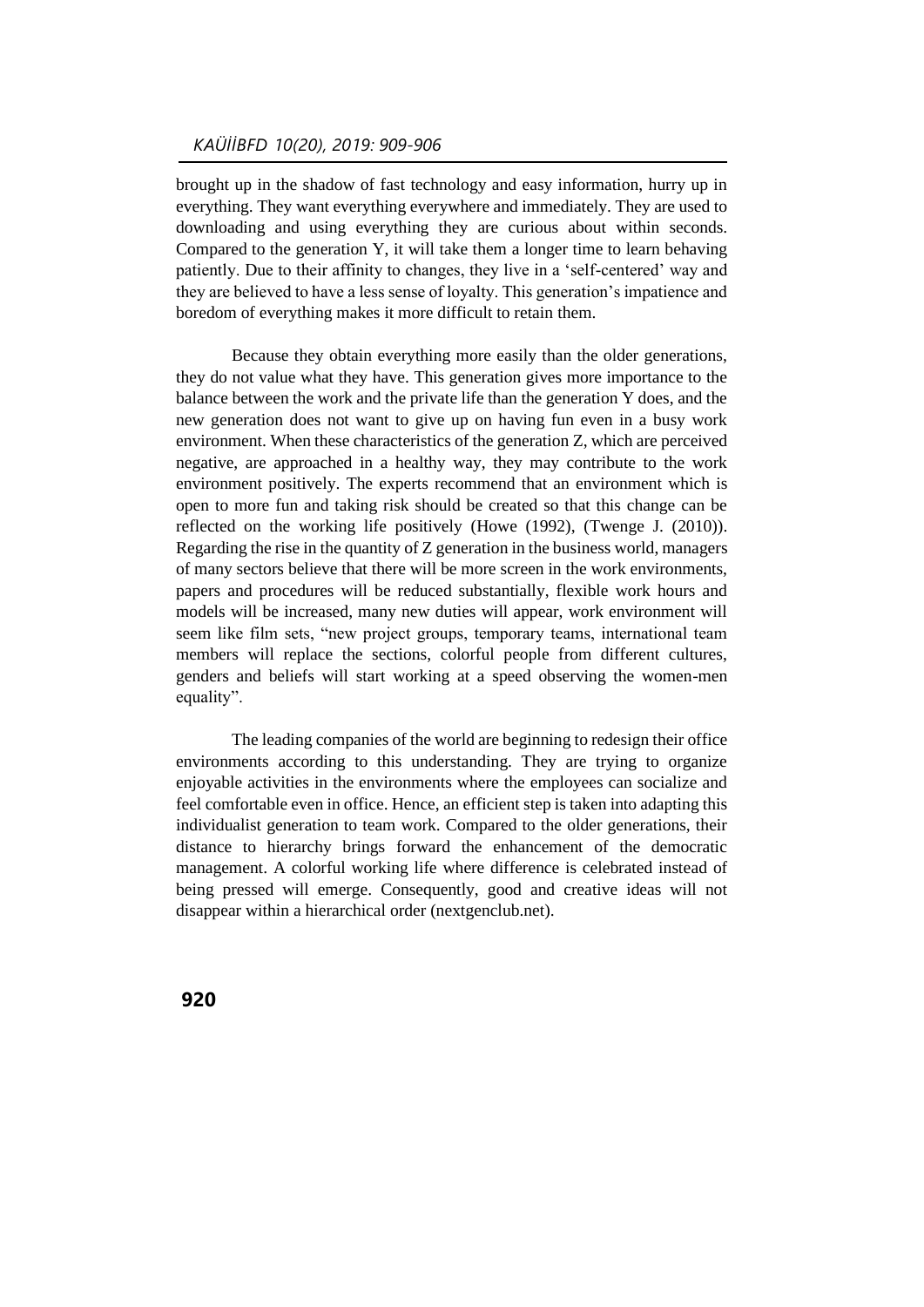### **5. NEWEST GENERATION IN WORK PLACE: GEN Z AND THEIR EFFECTS**

Today, the changes observed in every field affect our life socially, culturally, legally, educationally and technologically. These changes influence the structure of the society, the value judgments of the people comprising the society, their expectations and beliefs and cause them to change. Transitions between the generations are given more possibility today than before. A new generation, a new labor force, which consists of people that are more informed, do not content themselves with less amount, question when necessary, have different expectations and needs and give importance to keeping time for themselves, is coming up (Sadullah, 2010: 7).

It was revealed in a research by Mc Kinsey in 2016 that 45% of the work which is done by people in return for a wage today can be completed automatically by the computer-supported machines with the development of the technology. These results may lead to the assumptions of unemployment in the future, but it is not the case. Because similar circumstances had been observed during unemployment also before. For example, typists were replaced by the word processors and the desk officers by the customer representatives. The only difference in the change, transformation, decrease or reshaping of the job opportunities is the fact that the changing speed of the work skills needed is at the highest level and this change comes true very quickly. It will be necessary to acquire new skills quickly and use these skills more often in order to be permanent in positions, which has possibly never been heard of before, in the era of digitalization.

Of the jobs 65% that the generation Z will work in are those which do not exist currently in the world. No education can be planned for a job which does not exist currently in the world, however, an education can be planned to develop the abilities and learning skills of the people (Arar, 2016).

The research of The Skills Revolution conducted by ManpowerGroup and attended by 18.000 employers from 43 countries revealed that a bright future is awaiting young people in terms of employment. According to the research, one out of every five employers (19%) stated that technological developments would increase the job opportunities providing that people adapt themselves to the business world of the future, and six out of every 10 employers (64%) suggested that the number of employees will increase, at least will be stable if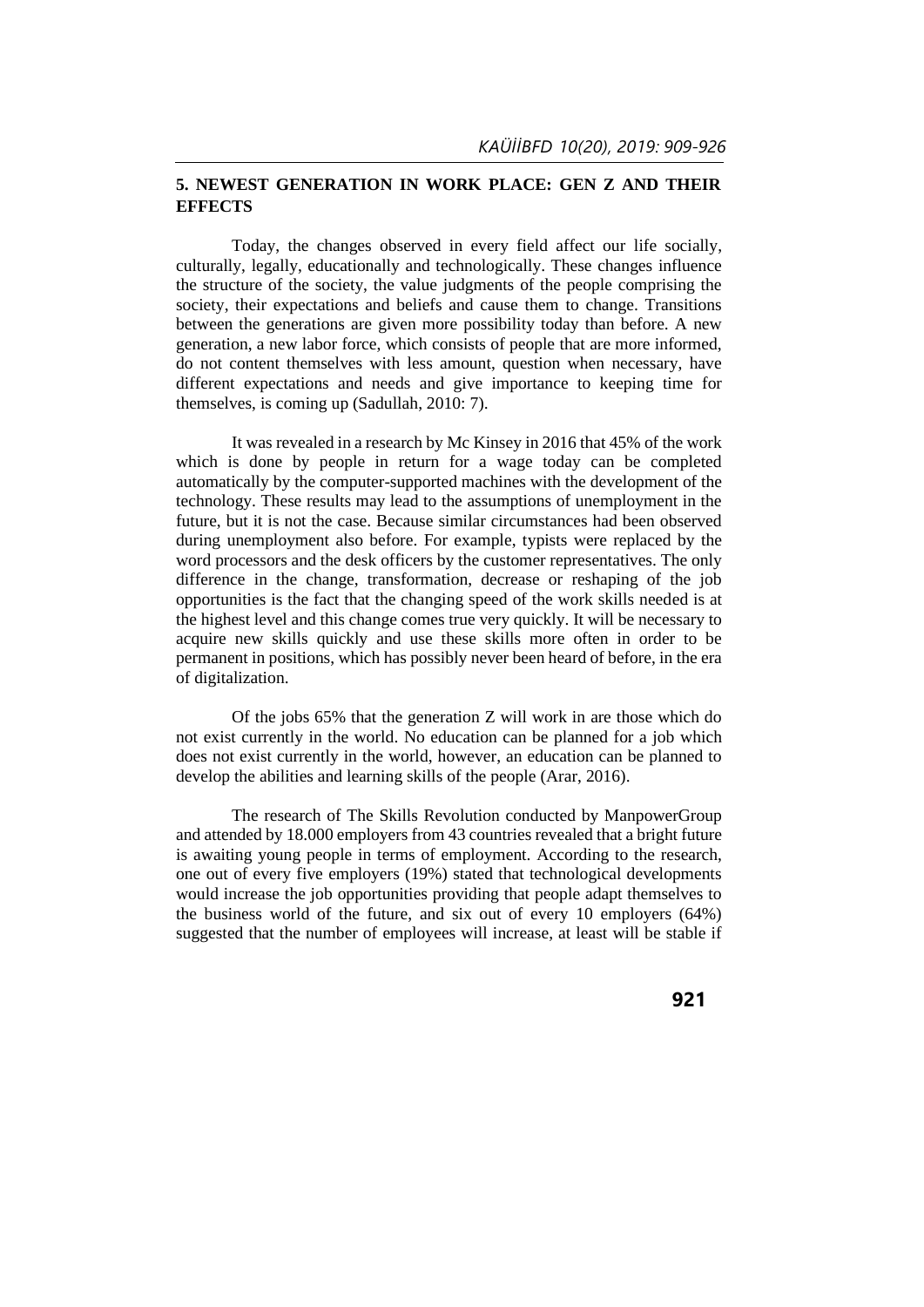the employee candidates have the necessary skill and are ready for learning, practicing and adaptation. More than 90% of the employers believe that businesses will be affected by the trend of digitalization in coming two

years [\(www.btnet.com.tr\)](http://www.btnet.com.tr/).

People of this generation, who will graduate and start working in a few years and have expectations and ways of learning different from the other generations, will transform the companies and change the dynamics of the working life because they have a very good command of digital processes. Experts of human resources, who stress that the departments of human resources will have benefits, describe the expectations of the generation Z as a work place far from hierarchy, where they can have transparency, equal opportunities and express themselves openly. They emphasize that the attitude of the generation Z not to get lost in details, to focus on the outcome and their ability of compact thinking will be useful for the working life ( www.kariyer.net).

#### **5.1. The Expectations Of The Generation Z From The Business World**

- Flexibility in workplace and work hours
- Work-life balance
- Organic organization rather than hierarchy,
- Chance of both vertical and horizontal career progress,
- Non-monotonous and innovative tasks with the integration of technology,

- Assessment of the success with the quality of the work done rather than the hours worked

- Chances and gains satisfying materially and morally,
- Individual offices as they prefer working individually to having team spirit

Assignment of the technological devices (Computer, internet etc.)to themselves

(Arar, 2016)

Another expectation of the generation Z from the managers and bosses in working life is "Skill Management". The process of the company to build its future through knowing the employees, managing them and helping them make progress is called "Skill Management" (Smola and Sutton

(2002)). It is an important term included in the agenda of the human resources. Defining the skill is the first and most significant step to be successful at the skill management. At this point, the generation change makes things more difficult.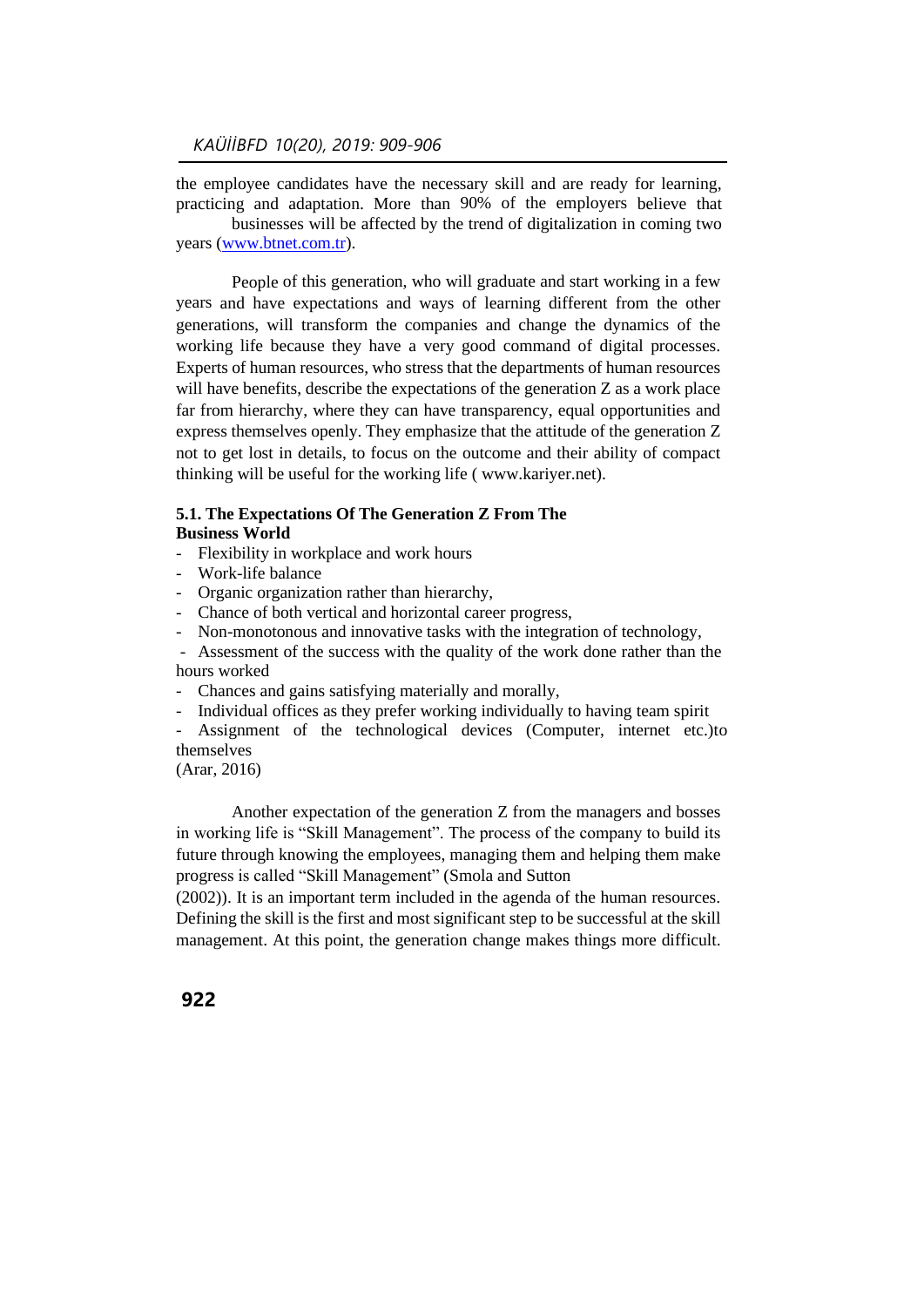In this case, how ready are the schools and families for this generation? Does the business life have the necessary equipment for welcoming the generation Z? This question must already have been answered as the skill management strategies aim at building the future. However, the adaptation issues of the generation Y set forth that we are not so much ready for it.

The approach of the generation Z to the authority is one of the crucial differences that will influence the level of the adaptation to the work environment. They expect the people with authority to know them as an individual and act accordingly. While awards, bonuses and promotions get transparent within the skill management, intercorporate communication becomes horizontal. Thus, the independent attitude of the generation Z may increase the efficiency of the work decisions whereas the dynamism of the lower categories enhances. Correct understanding of the approach of the generation Z to the authority and their communication style will make the process easier. The companies that can quit the hierarchy of the company culture and adopt opencooperation can be attractive for the generation Z [\(www.analizkariyer.com\)](http://www.analizkariyer.com/).

#### **6. CONCLUSION**

Technology shapes the business world as much as it shapes the generation Z. One of the most important reasons for the companies to adopt flexible work models is the profit made by the companies due to this situation. The fact that the families of the generation Z generally come from the generation X is a significant factor in the formation of various personality traits. The individuals of the generation X struggled with a lot of difficulties and enabled their children to learn to make their own decisions, get educated and have jobs so that they could stand on their feet. The individuals of the generation Z have quite strong relationships with their parents. Therefore, it was observed that the families of the individuals in the generation Z generally had an effect on their work plans. They want flexible working hours and comfortable work environment, and for this reason, a majority of the individuals in the generation Z want to become entrepreneurs.

The individuals of the generation Z are very self-confident, and therefore, they want to take different responsibilities in their career. These people are expected to be successful at many areas such as communication,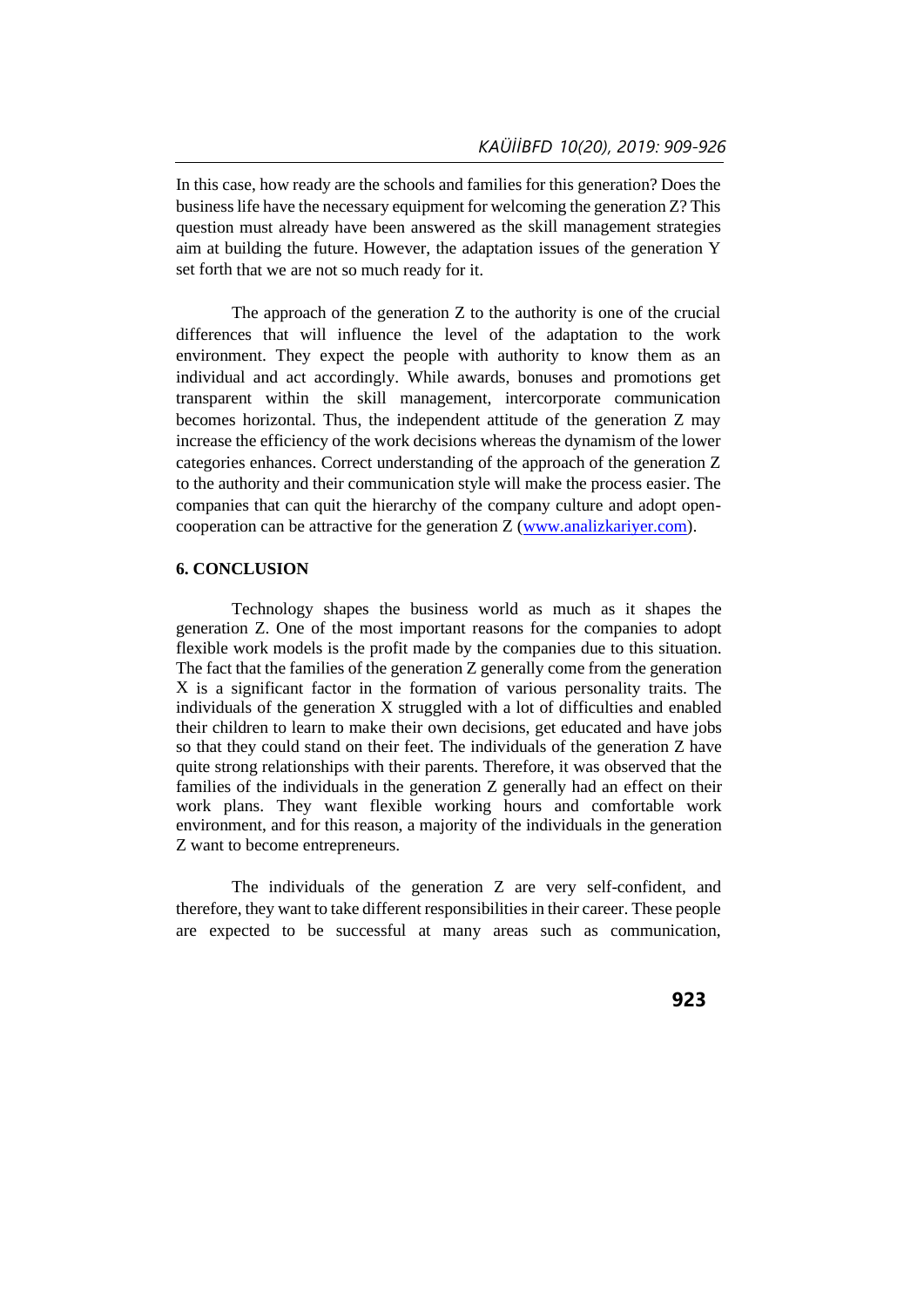## *KAÜİİBFD 10(20), 2019: 909-906*

management, different ideas and fast enlightenment. Designing the work environments of the individuals in the generation Z in a modern and technological way and the presence of equipped tools and devices in this environment will help them work more efficiently and exhibit an active performance. The researches showed that team work would decrease the efficiency of the generation Z and they would be more successful with the opportunity of individual work generation Z can contribute positively to their environment and change the dynamics of the society in a positive way when approached tolerantly, and strategies must be developed for compliant work between this generation and the other people, especially the trainers and managers.

Managers can develop their business policies in parallel with the innovative viewpoint and analytical intelligence of this generation. This development is important for the progress of both the business and the individuals of the generation Z in working life. Ensuring a balance between the experienced generation in the business and the new generation and regulation of the work conditions according to the individuals will create a difference.

In this sense, it will be essential to describe adaptable systems and settings which will react to the individualizing requests of the employees who are becoming more "self-centered" "because the work methods will indisputably be reinforced with technology and planned away from bureaucracy". The departments of human resources, which will have to put aside the standard policies, will need new policies that will help them be fast and flexible.

#### **7. REFERENCES:**

- Altuntug N., (2012). Kuşaktn Kuşaga Tüketme Olusumu Ve Gelecek Tüketicici Profilleri. Organzasyon Yönet. Bilimler Dergi, 4, pg 212
- Arâr, T., (2016), Z Kuşağı Meslek Geliştirmesi Yeteneklilik Yönetmesi. Unpublished Masters Degree Thesis, Kirikkale Üniversitesi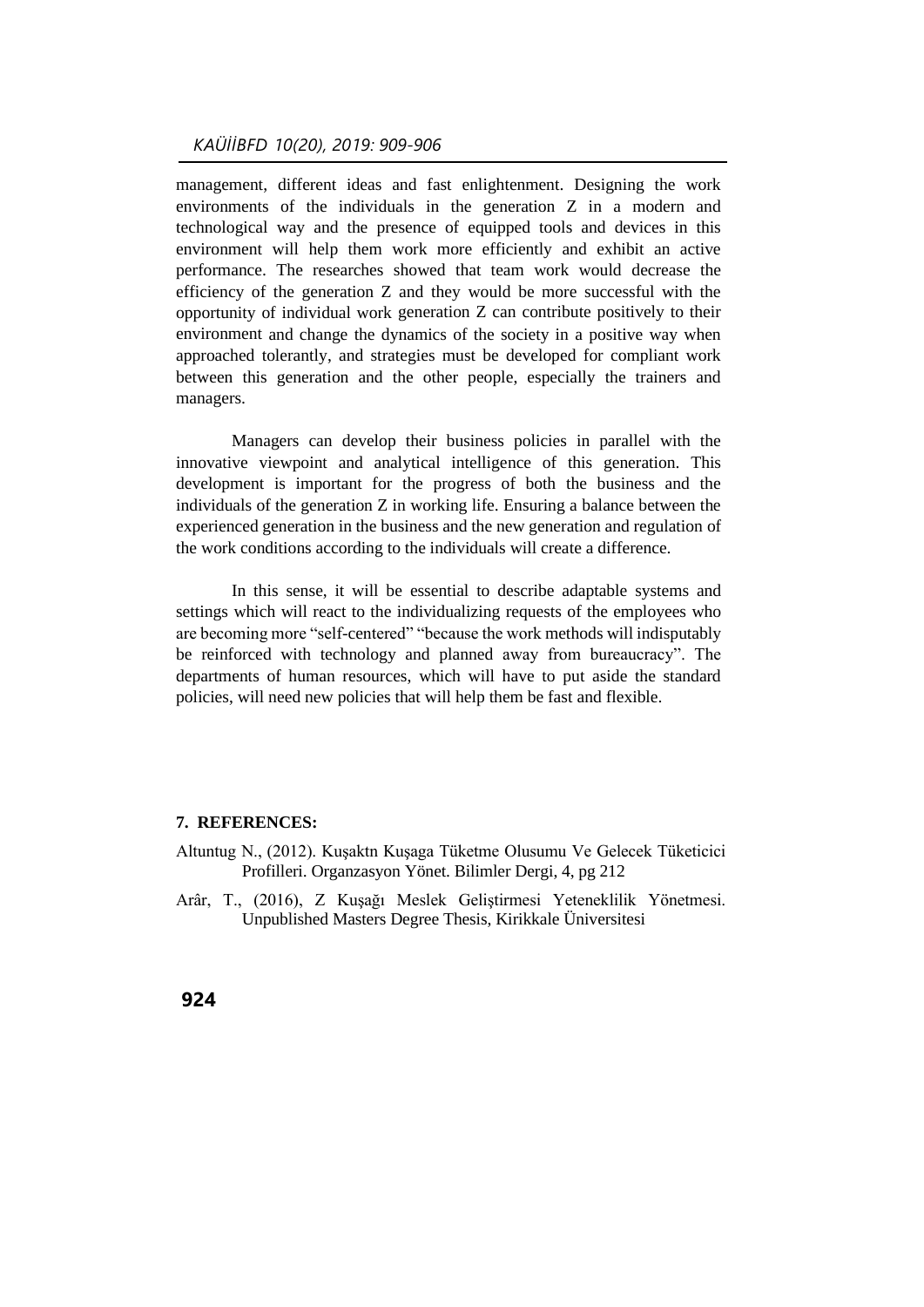- Boson Project by BNP Paribas (2015) retrieved retrieved on May 21, 2019 from [www.group.bnpparibas/communique-de-presse/bnp-paribas-boson](http://www.group.bnpparibas/communique-de-presse/bnp-paribas-boson-project-publient-premiere-etude-generation-grande-invazion)[project-publient-premiere-etude-generation-grande-invazion](http://www.group.bnpparibas/communique-de-presse/bnp-paribas-boson-project-publient-premiere-etude-generation-grande-invazion)
- Comte, A., (1974). The positve philosphy (NewYork: AMS Press.) (Editor: Blamberg, A.S.).
- Cetin, C., Kralar, S. (2016). Y, X, Z kuşak öğrencilerde cok yönlülü sınırsz meslek algılamarı bir arştırma. Yönetím Bilmleri Dergi, 14 p.157
- Cetinsarac M. (2015) The Newest Generation in Workplace retrieved on April 11, 2019 from www.kariyer.net/ik-blog/is-dunyasinin-en-yenileri-zkusagi/0
- Çora A.N, (2016) Leadership and Ataturk, TURAN-CSR International Scientific Peer-Reviewed and Refereed Journal; ISSN: 1308-8041, e-ISSN: 1309- 4033; Volume: 8/SUMMER, Issue: 31 p. 150
- Çora A.N., Çora H., (2016), Secrets of Effective Leadership, TURAN-CSR International Scientific Peer-Reviewed and Refereed Journal; ISSN: 1308-8041, e-ISSN: 1309-4033; Volume: 8/SUMMER, Issue: 31 p. 174
- Çora A.N., (2016), Global Governance and Globalization, Pub. CreateSpace, California, USA, 67
- Çora H., Aydin S., (2016), Y Kusagi Online Alısveris Trendleri: Pazarlama ve Organizasyon Uygulamalari, CS Publications, ISBN 9781530423118, CA, USA p. 1
- Çora H., (2019), A Research On The Effects Of Generatıon Z Generatıve Characterıstıcs On 21st Century, Busıness Strategıes. International Congress on Business and Marketing unpublished proceedings
- FD Mag O-line, (2012), Retrieved on May 7, 2019 from fdu.edu/newpubs/magzine/05vs/generation.htm.
- Gen Z is at your doorstep (2015) retrieved on May 21, 2019 from [www.hurriyet.com.tr/sirketler-z-kusagi-kapinizda-29575932 adimini](http://www.hurriyet.com.tr/sirketler-z-kusagi-kapinizda-29575932%20adimini-atiyor/)[atiyor/](http://www.hurriyet.com.tr/sirketler-z-kusagi-kapinizda-29575932%20adimini-atiyor/)
- Generation Z (2018) retrieved retrieved on March 15, 2019 from www.mostar.com.tr/koseDetaylar.aspx?id=1298
- Howe, N., W. Straus. (1992), Generation: The Histories of Amrica's Prospect", Between 1584- 2069, Quille Pubs, USA.